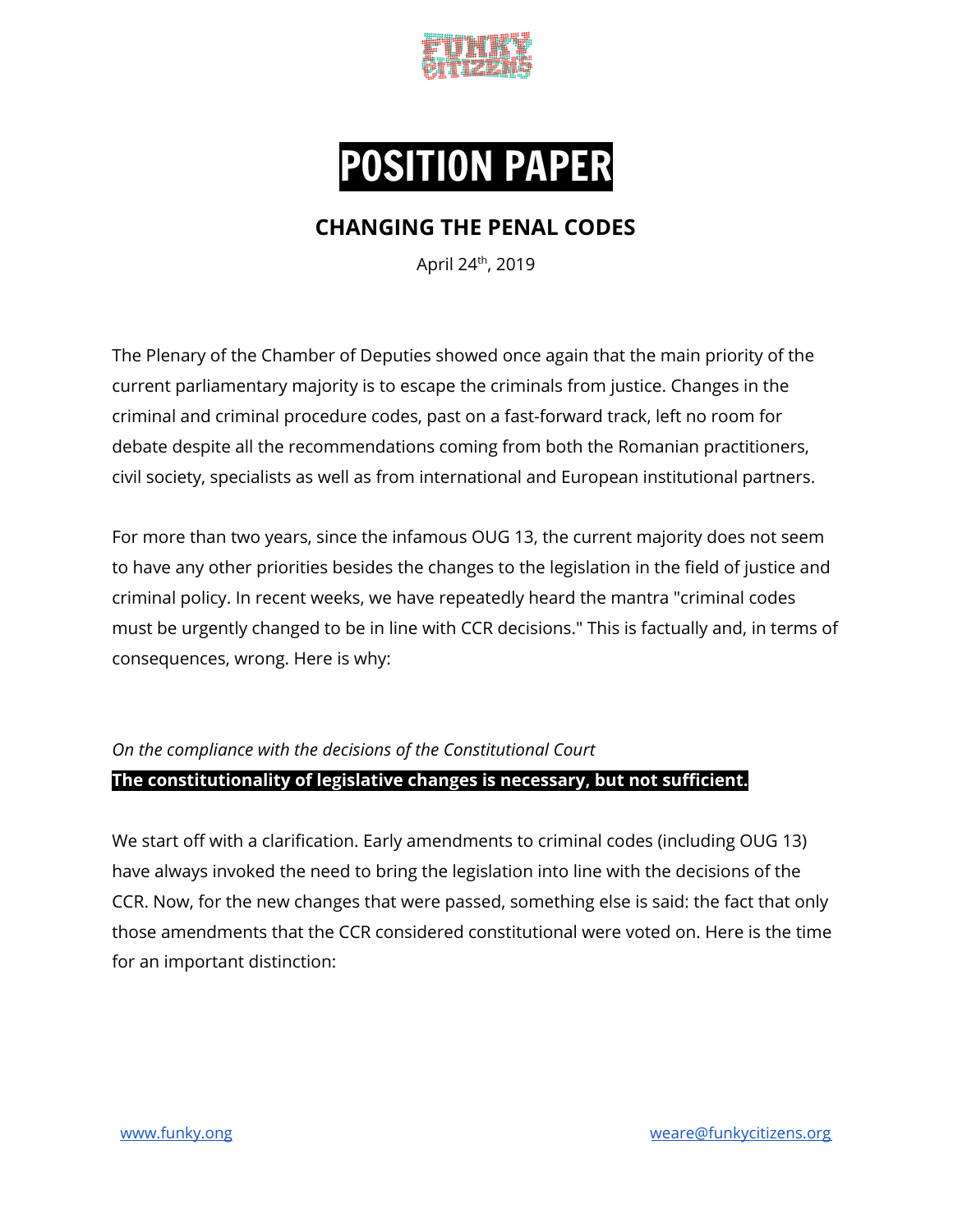

- There are articles from criminal codes that have been declared unconstitutional by CCR; some of these were "resolved" by the initial amendments to criminal codes. Others, no.
- There are articles in the amended criminal codes in Parliament which, after the CCR filter, have been declared unconstitutional. Others, no.

At this time, to say that the changes made are in order to put the legislation in line with the decisions of the CCR is false.

# **Example #1:**

There is no previous decision of the CCR that states that having a misconduct in the workplace is not constitutional. Nonetheless, the Parliament has modified on July [2018](http://www.cdep.ro/pls/proiecte/upl_pck2015.proiect?cam=2&idp=17241) the Criminal Code and so the criminal offence was eliminated. During the constitutionality check, CCR said that this modification is not constitutional, since it is up to the lawmakers in which way he incriminates or not facts that affect the social values. Therefore, in this case we cannot talk about an alignment with the decisions of the CCR, but about using as a pretext the fact that this option does not infringe the fundamental law.

## **Example #2:**

The results of the changes brought to the extinction of the criminal liability are even more serious, given that many of the case files under investigation risk to be classified, and many of those already sent to trial risk to end by abandoning the prosecution. This modification has been considered constitutional by the CCR, but is it appropriate? Can we, as a society, afford to have files in which we will never know the truth for the mere intervention of extinction?

The amendments to the criminal codes not only exceed the framework of the precedent decisions of the CCR, but they also use this explanation in a wrong way. Besides constitutionality, there should also be taken into account:

- $\rightarrow$  the opportunity of regulations
- $\rightarrow$  the consistency with the international standards
- $\rightarrow$  the way they respond to the values and expectations of the society.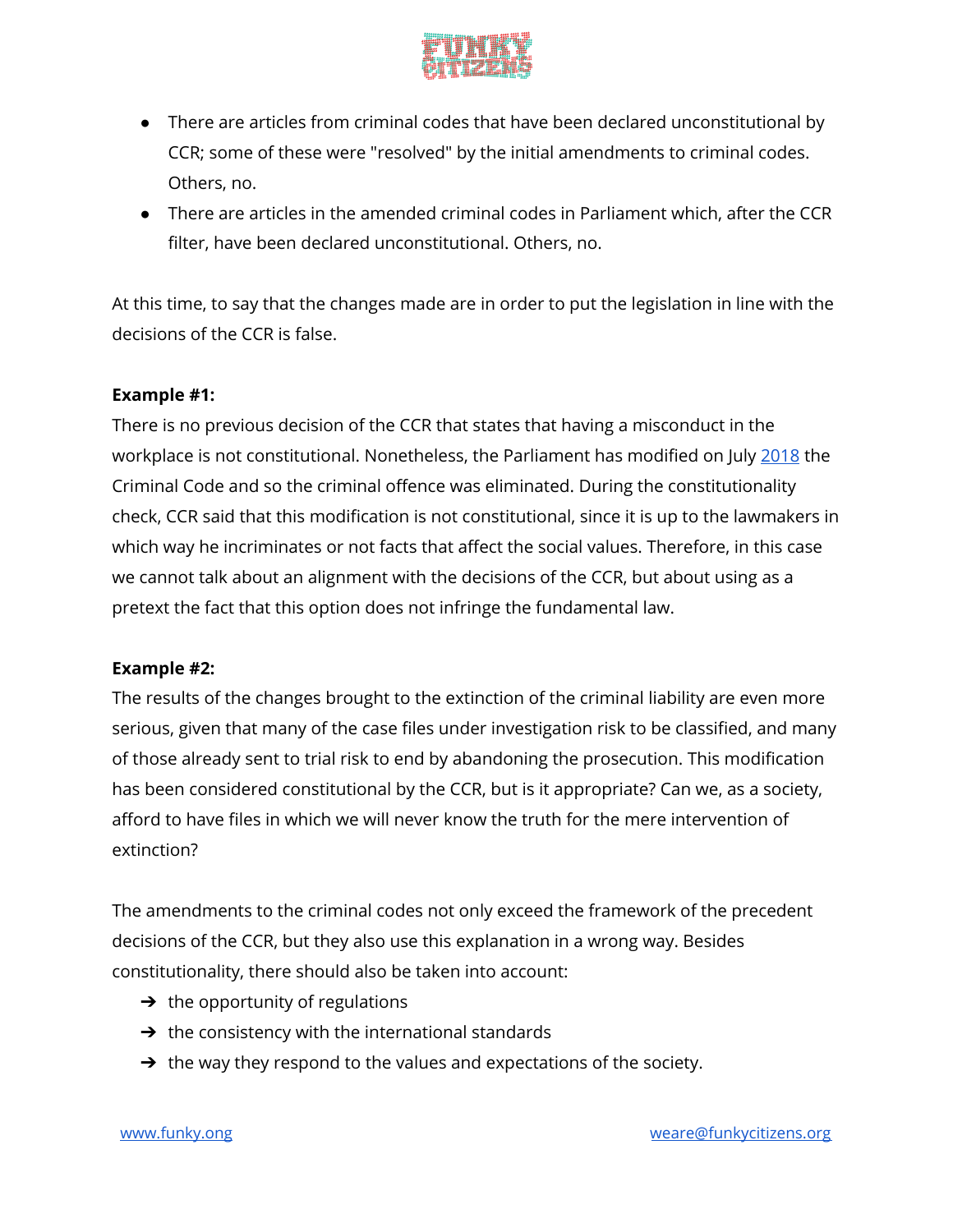

And even if the amendments were constitutional, what about the international standards we have subscribed to? In accordance with art. 11 (1) of the Romanian Constitution, *"the Romanian State undertakes to fulfil duly and in good faith its obligations from the Treaties to which Romania is a party."* If we assume that the Romanian legislator can always decide what is and what isn't appropriate, and the legislator decides that Romanian citizens should only serve jail time if they are guilty of murdering a cat and in no other case whatsoever, then this law is considered constitutional. But is such a law in accordance with the international treaties signed by the Romanian state? Would it be appropriate?

### *About the emergency of the adoption of codes*

#### **For the last 2 years and a half we've been in a constant state of urgency**

Since January 2017 we've been told that the revision of the criminal legislation is **of the utmost urgency**. Taking all of this into account, since then, there has been more than enough time avoid reaching once again, the issue of passing said changes through an emergency procedure through Parliament. We still don't have coherent answers to the following dilemmas, born on the eve of the 31st of January, together with the Emergency Ordinance no. 13:

- **1. Why don't we have an impact assessment regarding the changes brought to the criminal legislation?** How can we know, for instance, how many case files will be affected by the changes on the statute of limitations? Beyond the case files, we are not aware, and probably won't be until prosecutors and judges will analyse every case of every file in which the crimes won't be taken to court ever again simply because the offence exceeded its statute of limitation.
- 2. **Why do we prefer a form of legislative mauling, passing some articles through the Parliament as we speak, without any debate within the entirety of the criminal framework?** How do we explain the fact that although there has been a whole debate on the grounds of redefining work misconduct, this normative act "resolves" through abolishment, the aggravated form of work misconduct, but does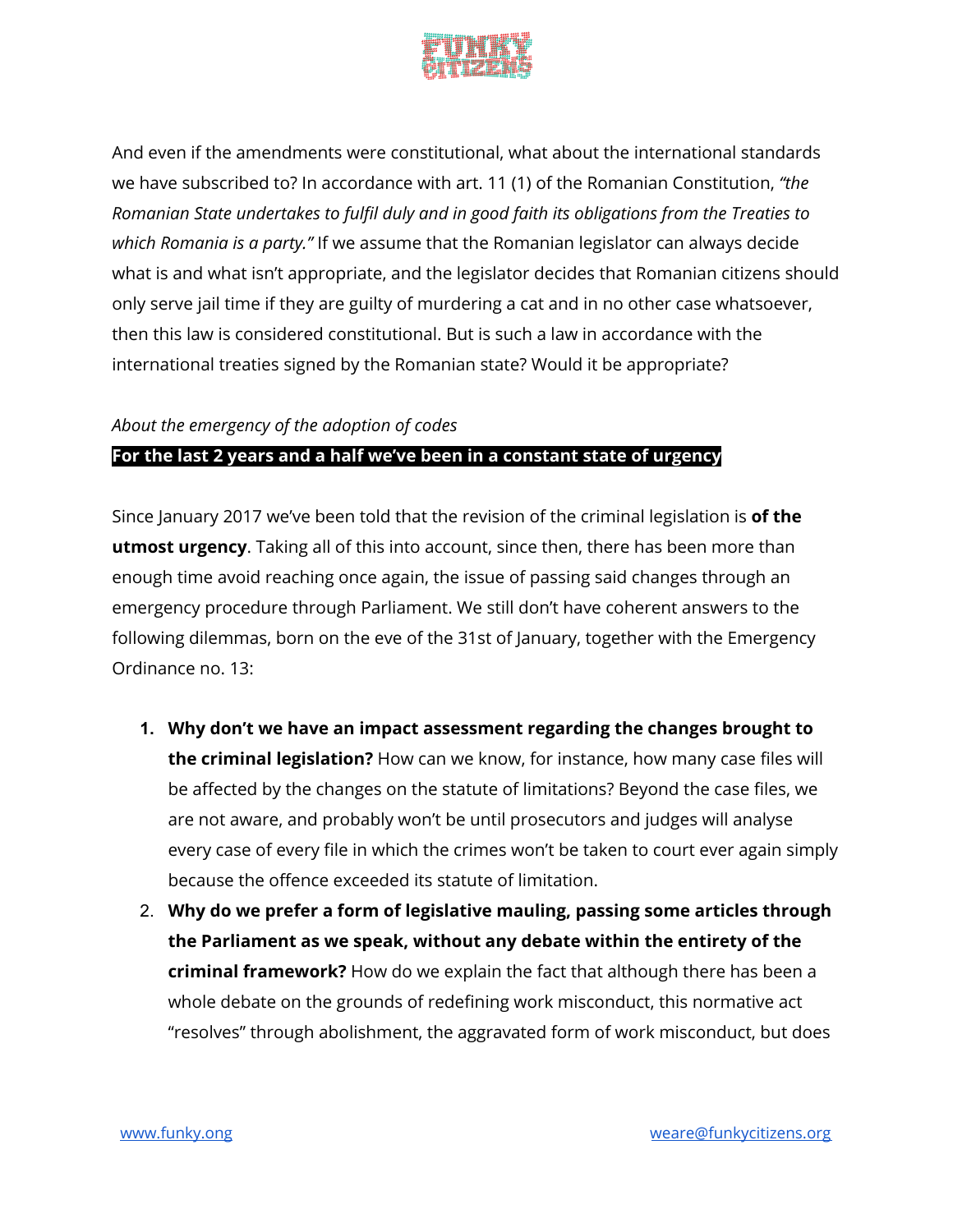

not resolve the problems related to its definition. (Without taking into account article 297, on which the constitutional court already took a decision)

- 3. **Why was there no time for debate, consultation or involvement of stakeholders over the course of the last two years?** We notice how these changes were passed in such a hurry once more, but there are no consultations with experts in the field or with those nominated to enforce the law. To claim there's an emergency in this case is nothing short of a lie. Six months have passed since the Constitutional Court's decision issued in October 2018 and up to this moment. Enough not to end up in an situation of emergency.
- 4. **4. Why sacrifice the general stability of the judiciary and of the state's criminal policies?** The changes operated during the last two years have generated confusion, roadblocks in courts and prosecutor's offices, and uncertainty. This stems from changing both the laws on the judiciary (and organizing the system) and the criminal legislative framework ("the tools of the trade"). Best case scenario - all this manages to do is freezing cases. Worst case scenario? Nobody knows how and on which basis they can judge a case, meanwhile the proverbial sword of the Special Section for Magistrates' Investigation dangles over the heads of judges and prosecutors.

#### *On disregard*

## **What about the European Commission's and Venice Commission's recommendations**

The Venice Commission (full name: European Commission for Democracy through Law) is an advisory body of the Council of Europe that concerns itself mostly with matters of constitutionality. As an advisory body, the Commission issues recommendations that, without being mandatory, are seen as extremely important - for example, the European Commission declared, in October last year, that the CVM analysis for Romania will take into account the opinion of the Venice Commission, explicitly requesting that the Romanian authorities take into account said recommendations.

Throughout the years, the Venice Commission issued several opinions regarding the internal situation of Romania - for example, in 2012, following some major political events, that unravelled over the course of just several days, it was then-PM Victor Ponta who asked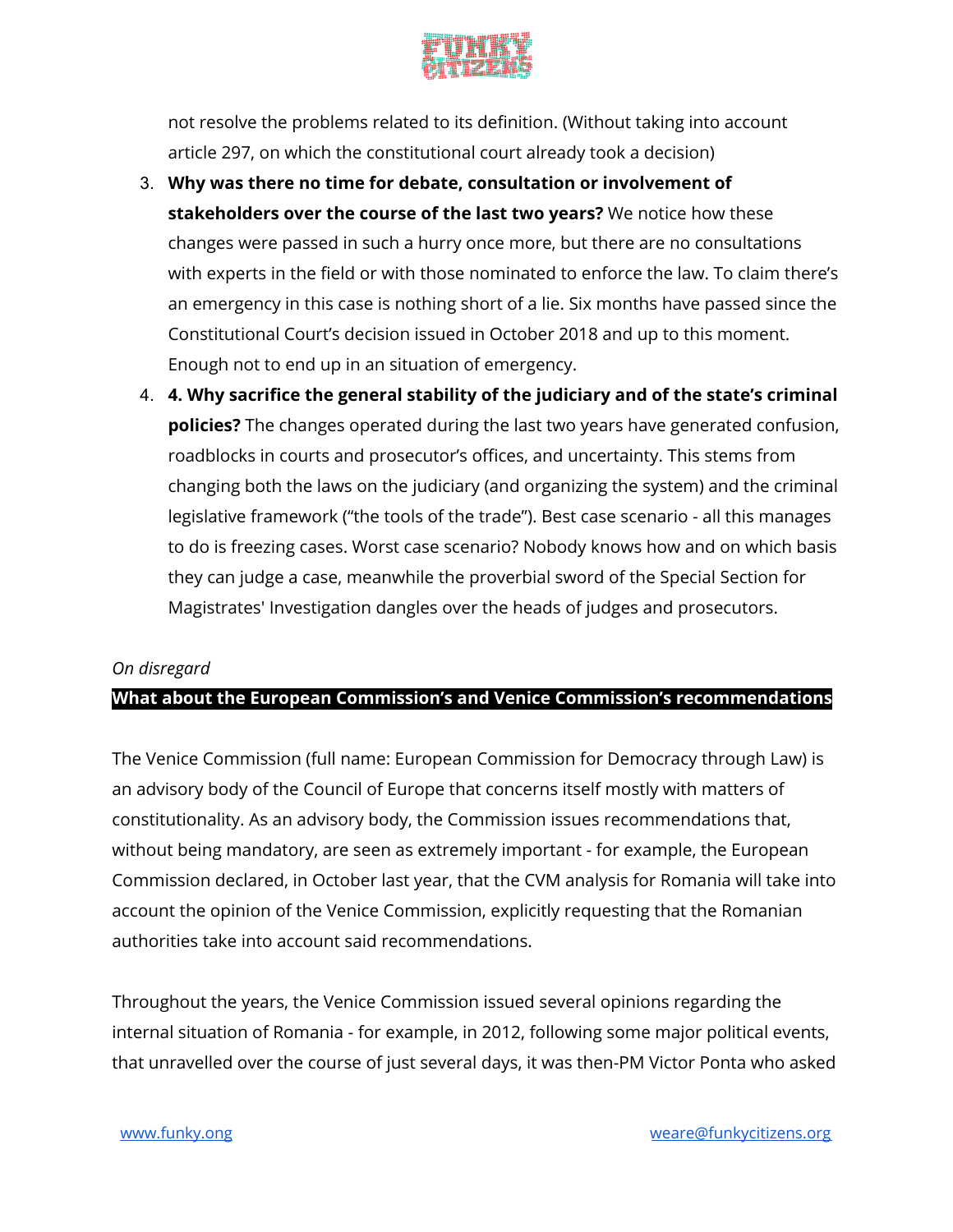

for an opinion from the Venice Commission. The answer was the following - the changes are problematic regarding both matter of constitutionality and those of rule of law. Back then, the opinions were taken into account.

The reports of the Venice Commission were used in the past in an attempt to justify certain controversial initiatives, like introducing a financial threshold in the legal framework of the abuse in office; an official statement from the spokesman of the Venice Commission was required to clarify the situation at hand. In short, this wasn't the case.

When visiting Bucharest in April 2017, just a couple of months after Emergency Government Ordinance number 13, the President of the Venice Commission, Gianni Buquicchio, stated the following: *"Those that win the elections have the tendency to impose certain options upon the society, regardless of transparency and inclusion. (...) The rule of the majority has to follow the laws. The majority rules the country, but must not subdue the minority and must treat those who lost the last round of elections with respect."*

When there were talks about notifying the Venice Commission in the case of changes to the justice laws in autumn 2017, minister of justice Tudorel Toader, a member of the Venice Commission himself, mentioned that he wasn't entitled to ask for an opinion, since this is the prerogative of those tasked to handle said changes, namely the parliamentary commission led by Florin Iordache. We are talking about the same commission that adopted the criminal code changes yesterday, just to have them ready in time for a vote in the Parliament today. Florin Iordache, the "artisan" of emergency ordinance 13, stated a few days ago that he does not wait for the Venice Commission as if it were Messiah to talk to its representatives.

Of course not all recommendations by the Venice Commission (regarding both the justice laws and the criminal codes) will be taken into account, Iordache declared last October, adding that the Constitutional Court's decisions hold priority over the recommendations. Nonetheless, PM Viorica Dăncilă stated, in the plenary of the European Parliament, in October 2018, during the debates on rule of law in Romania, that Romania will take into account the opinions of the Venice Commission: *"Mister Timmermans, of course we will take*